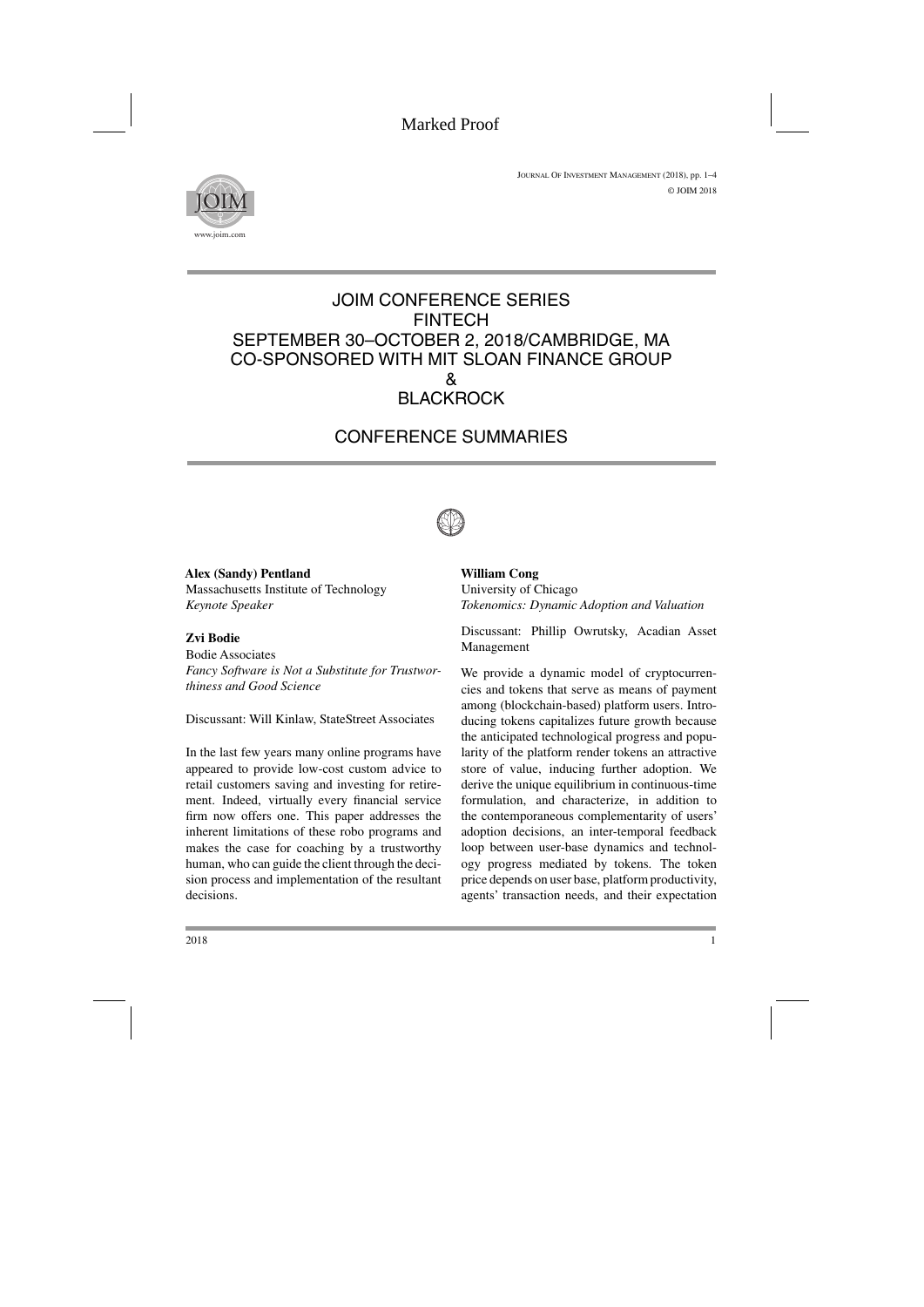of token appreciation. We also show that native tokens not only accelerate adoption but also affect user-base and price volatilities. In particular, dormant user adoptions could precede explosive increase in token price and volatility without speculative bubbles. Our model sheds light on the broad issue of asset pricing with user-base externalities.

#### **Sanjiv Das and Dan Ostrov**

Santa Clara University *A New Approach to Goals - Based Wealth Management*

Discussants: Lisa Huang, Fidelity

We introduce a novel framework for goals-based wealth management (GBWM), where risk is understood as the probability of investors not attaining their goals, not just the standard deviation of investors' portfolios. Our framework is based on a foundation of developments in behavioral economics and finance and is consistent with modern portfolio theory. Using a simple geometric analysis, we determine a specific portfolio that matches each individual investor's stated goals. Our approach requires information from the investor about their goals, elicited in a clear manner that market research shows is superior to common current practices. This new approach can improve the communication between advisors and clients and produce better advice for enabling clients to attain their goals with high probability through the use of efficient portfolios.

#### **Seoyoung Kim**

Santa Clara University/Analysis Group & Atulya Sarin, Santa Clara University *Crypto-Assets Unencrypted*

Discussant: Edward Woodford, Seed CX Ltd

With the recent surge in crypto-activity, a natural question arises as to what exactly a "cryptocurrency" is and how to value and assess these digital assets. In this paper, we provide an overview of the history and technology underlying cryptocurrencies. We also present information on the volume, size, and volatility of this emerging asset class, which we compare to major fiat currencies and commodities. Finally, we provide a framework for valuing crypto-assets, discuss the still-evolving regulatory environment for this asset class, and discuss the mechanics of investing in cryptocurrencies.

## **Robert Merton**

Massachusetts Institute of Technology *Observations on Financial Innovation and Fin-Tech*

Discussant: Deep Srivastav, Franklin Templeton **Investments** 

Digitalization of financial services, "FinTech", offers enormous global opportunities for new and improved services and substantially lower costs, with disproportional improvements accruing to those who are underserved by current standards. There will definitely be financial-service industry "winners" and "losers" from its successful implementation.

Successful realization of these opportunities faces material challenges, especially in "inherently opaque" services and products, which cannot be made transparent.

I will offer observations on four areas of challenge that need to be addressed for the successful and wide-scope adoption of FinTech:

- Trust fundamental to financial services; technology by itself is not sufficient to create it
- Credit risk what's worse than being uninsured? Believing you are insured when you're not.
- Innovation risk implementation of innovation mismatched to the infrastructure to support it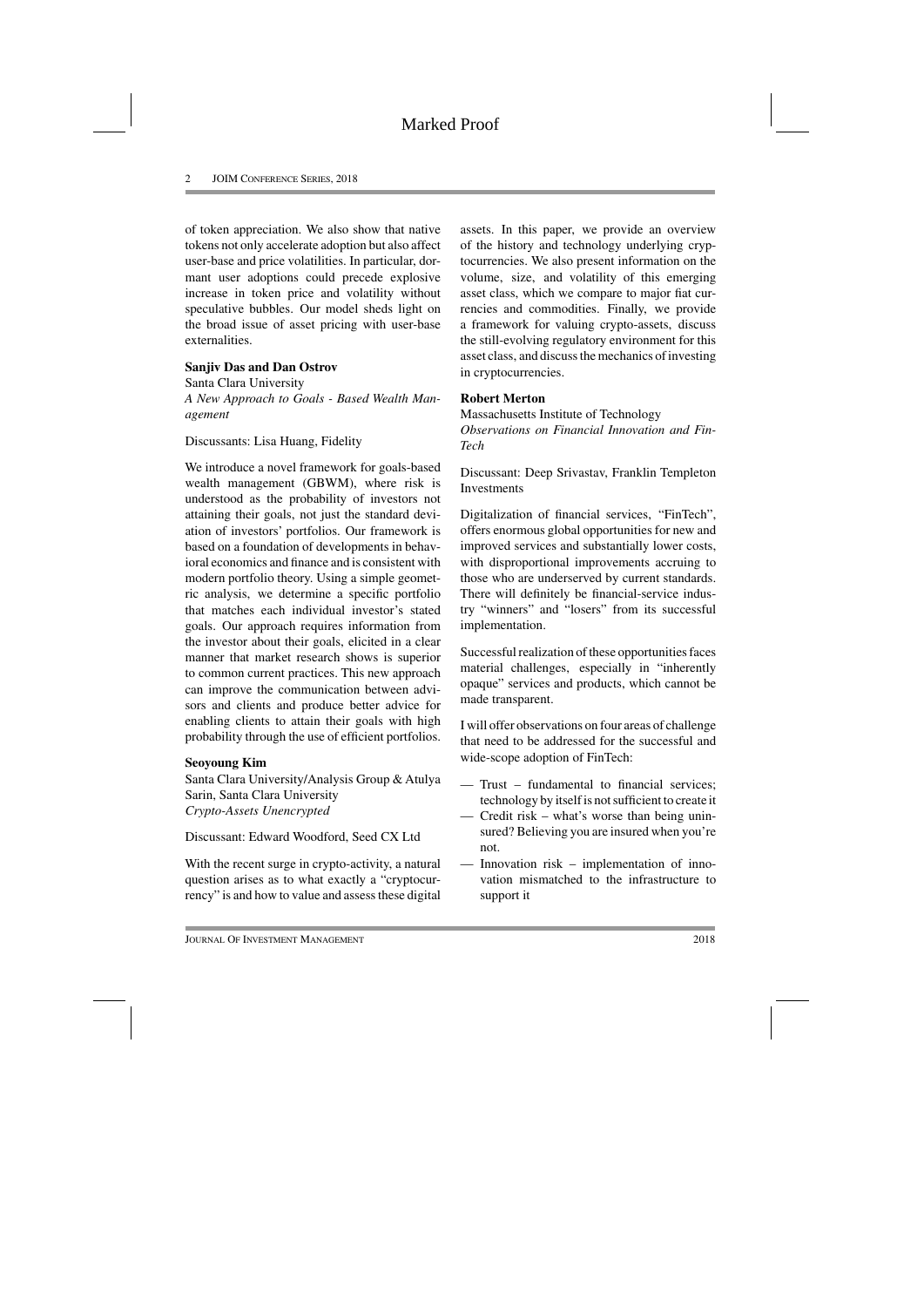— Regulation – supports trust; government is ultimately responsible for system failures.

FinTech innovations will create disruptive challenges for users, providers, advisors and regulators of financial services but also create potentially significant opportunities for them as well. Will today's technology disruptions to current practice of existing financial-service providers lead to their displacement or will it create enhanced opportunities for them?

### **Roberto Rigobon**

Massachusetts Institute of Technology *Aggregate Confusion: The Divergence of CSR Ratings*

Discussant: Kathryn Kaminski, Alpha Simplex Group LLC

Corporate social responsibility (CSR) rating providers have become very influential institutions. A large number of academic studies relies on data from CSR rating providers for their empirical analysis. More importantly, CSR ratings inform major investment and management decisions. An increasing number of companies set targets for CSR performance, and an estimated USD 21 trillion of assets are invested based on some form of CSR data 1. Therefore, the services and assessments of CSR rating providers are an important input to investment and management decisions worldwide.

#### **Antoinette Schoar**

AlphaSimplex Group/MIT *Trading and Arbitrage in Cryptocurrency Markets*

Discussant: Mark Kritzman, Windham Capital Management

This paper studies the efficiency and price formation of bitcoin and other cryptocurrency markets. First, there are large recurrent arbitrage opportunities in cryptocurrency prices relative to at currencies across exchanges that often persist for several days or weeks. These price dispersions exist even in the face of significant trading volumes on many of the exchanges. The total size of arbitrage prots just from December 2017 to February 2018 is above of \$1 billion. Second, arbitrage opportunities are much larger across than within the same region; they are particularly large between the US, Japan and Korea, but smaller between the US and Europe. But spreads are much smaller when trading one cryptocurrency against another, suggesting that cross-border controls on at currencies play an important role. Finally, we decompose signed volume on each exchange into a common component and an idiosyncratic, exchange specific one. We show that the common component explains up to 85% of the variation in bitcoin returns and that the idiosyncratic components of order ow play an important role in explaining the size of the arbitrage spreads between exchanges.

## **Roger Stein**

Massachusetts Institute of Technology *FinTech Platforms and Strategy*

Discussant: Eric Penahoat, Penanhoat-Consulting, Kamakura Corporation

We present three related frameworks for creating and defending FinTech-related businesses. The first, introduced in Dhar (2016), is useful for identifying which operations and businesses are (or are not) attractive targets for automation as well as for predicting the future trajectory of these targets. The second framework, introduced in Stein (2016), can be used to determine whether a target analytics application of interest is one for which a firm has a competitive edge. Conversely, the framework may be used to identify "killer apps" for specific proprietary data or analytics